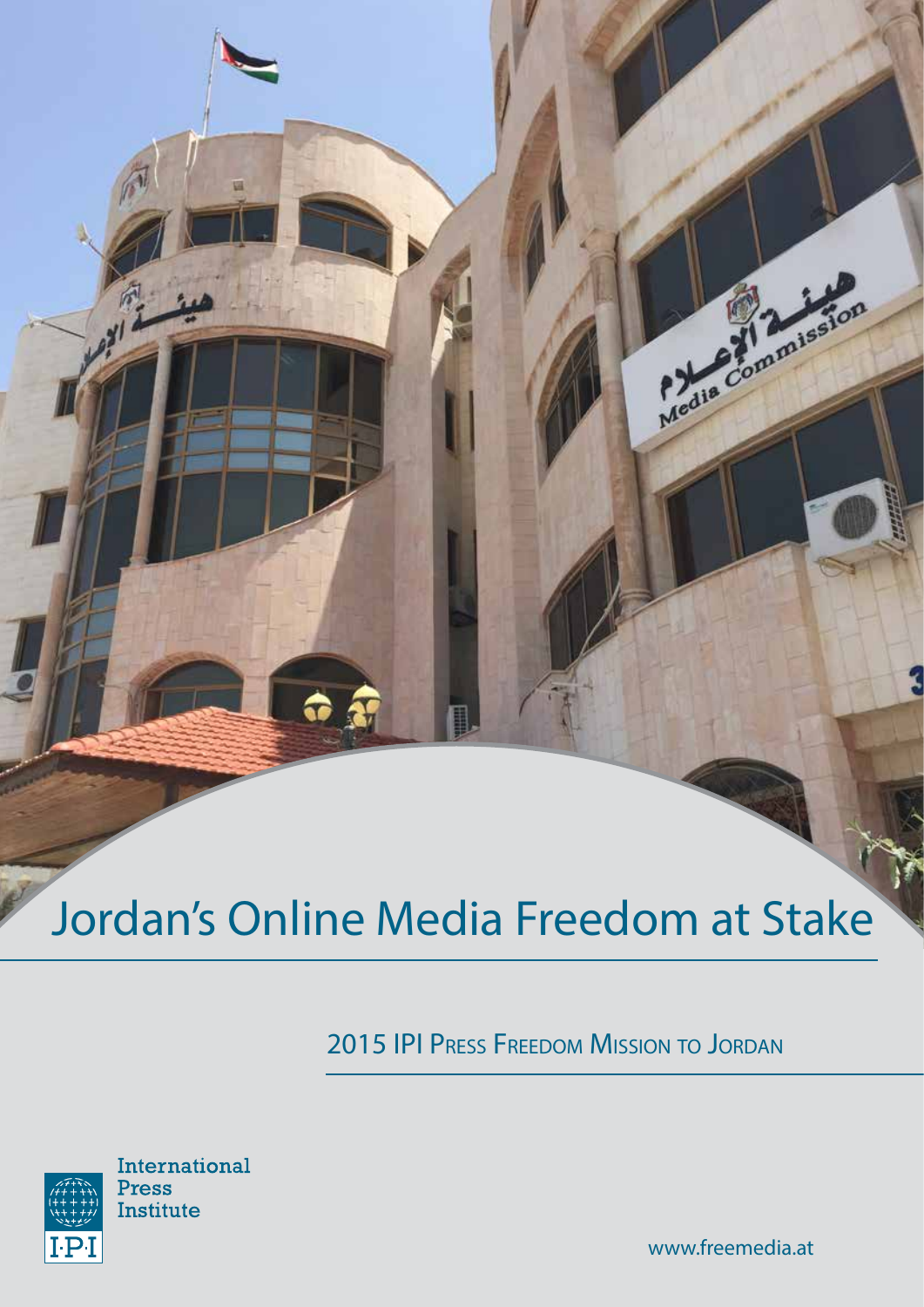# Jordan's Online Media at Stake

2015 IPI Press Freedom Mission to Jordan

|                                     | <b>Mission Participants</b> | International Press Institute (IPI)<br><b>Community Media Network (CMN)</b><br>Center For Defending Freedom of Journalists (CDFJ)                                                                                                                                                                                                                          |
|-------------------------------------|-----------------------------|------------------------------------------------------------------------------------------------------------------------------------------------------------------------------------------------------------------------------------------------------------------------------------------------------------------------------------------------------------|
|                                     | <b>Report Authors</b>       | IPI Digital Media Coordinator Javier Luque<br>IPI Dir. of Advocacy and Communications Steven M. Ellis                                                                                                                                                                                                                                                      |
|                                     | <b>Editors</b>              | Javier Luque and Steven M. Ellis                                                                                                                                                                                                                                                                                                                           |
|                                     | Layout                      | <b>Javier Luque</b>                                                                                                                                                                                                                                                                                                                                        |
|                                     | <b>Photos</b>               | Steven M. Ellis and Javier Luque                                                                                                                                                                                                                                                                                                                           |
|                                     | Acknowledgments             | IPI thanks all of the journalists, researchers, media<br>organisations, IT security experts and MPs who met<br>with mission delegates. IPI also thanks Daoud Kuttab<br>and Hoda Badran of the Community Media Network<br>for their indispensible help in organising the mission.<br>The production of this report was supported by a<br>grant from Google. |
| International<br>Press<br>Institute |                             | Cover Photo: The headquarters of the Jordan<br>Media Commission in Amman on May 20,<br>2015. Photo: IPI<br>"Jordan's Online Media at Stake", a report on the 2015 IPI Press<br>Freedom Mission to Jordan, is licensed under a Creative Commons<br>Attribution 4.0 International License.                                                                   |
| www.freemedia.at                    |                             |                                                                                                                                                                                                                                                                                                                                                            |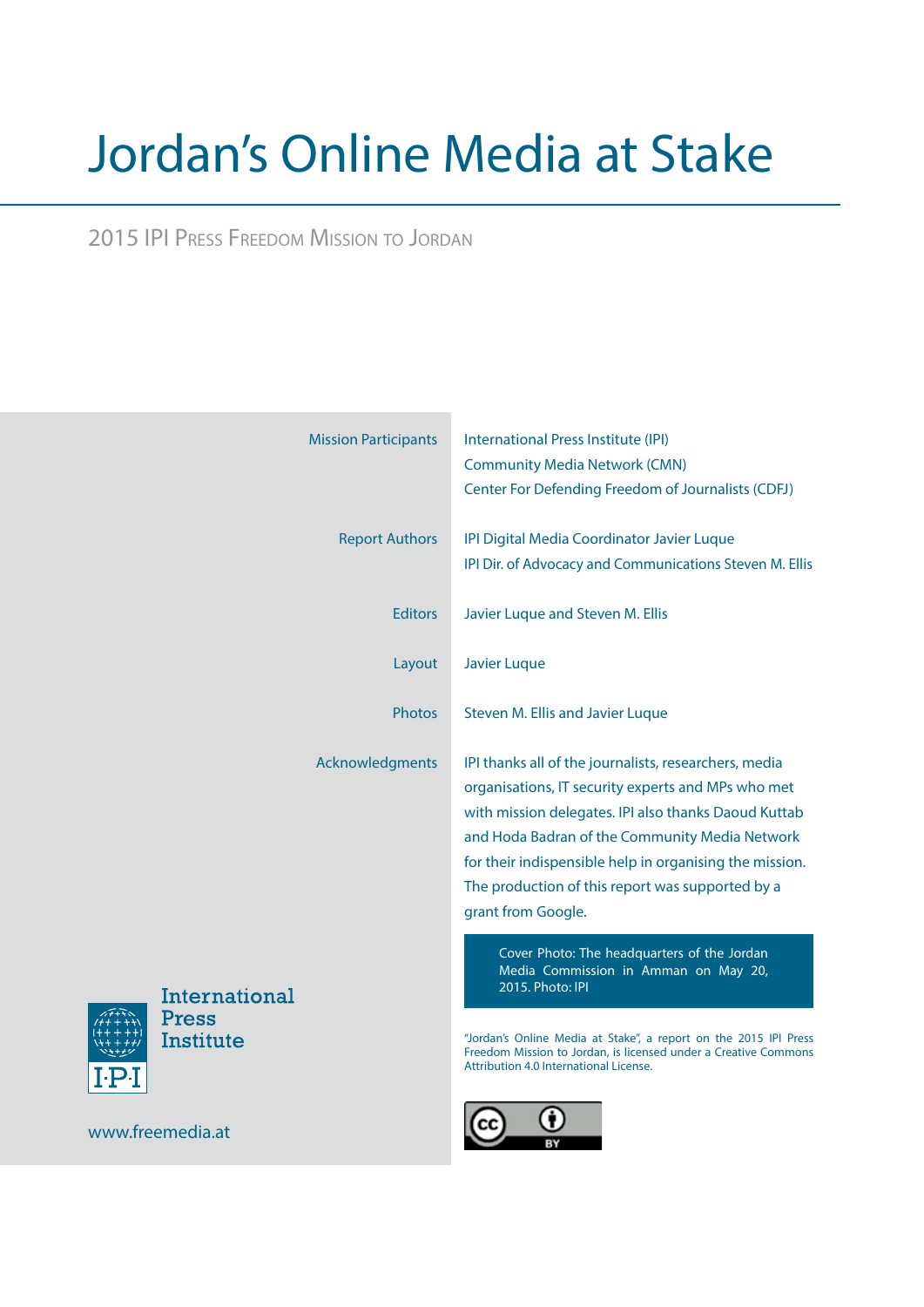Jordan's Parliament building in Amman on May 21, 2015. The IPI delegation met with MP Dr. Rula Al-Hroob at her offices in the building on May 21 to talk about the main challenges online media faces in the country. Photo: IPI

المعلمين المن المنوانية "<br>المعلمين المن المنوانية "

a i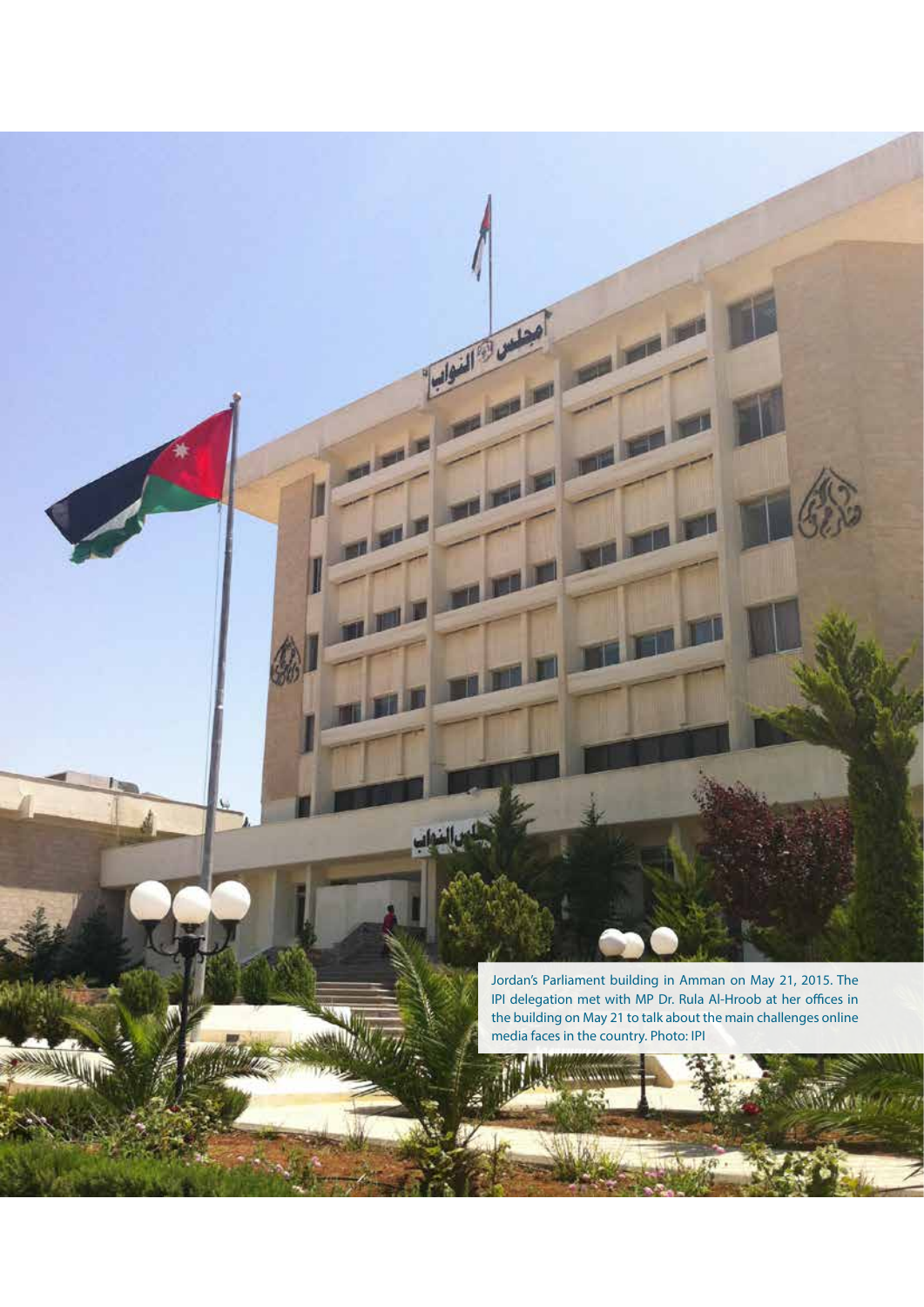

A news anchor on set in a studio at the headquarters of the Fact International satellite TV channel in Amman, where the IPI delegation met with MP Dr. Zakaria Al-Sheikh on May 20, 2015. Photo: IPI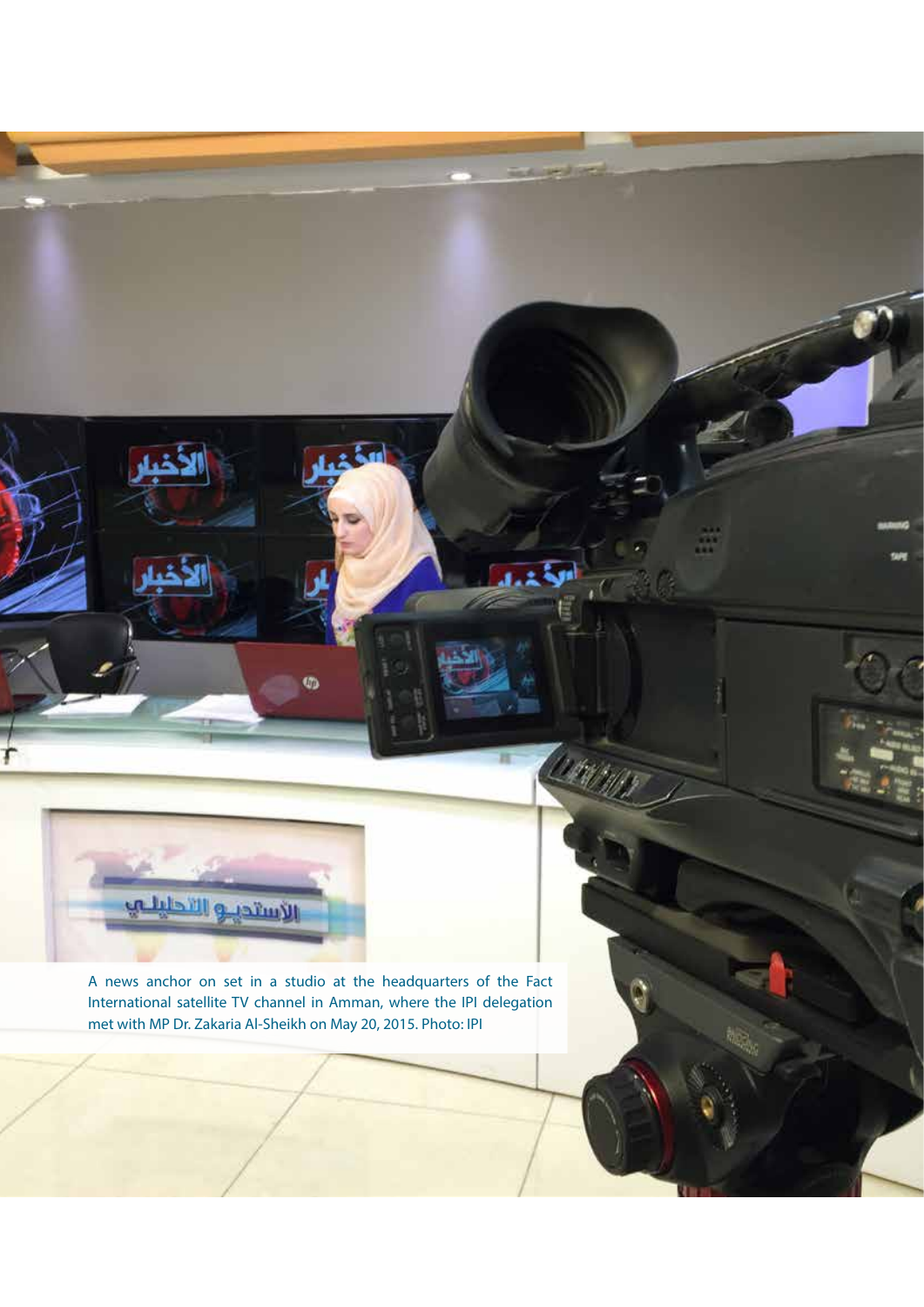# Table of Contents

| 6  | <b>INTRODUCTION</b>                                   |  |
|----|-------------------------------------------------------|--|
| 8  | <b>LEGAL RESTRICTIONS HINDERING ONLINE JOURNALISM</b> |  |
| 8  | <b>Press and Publications Law</b>                     |  |
| 10 | <b>Press Association Law</b>                          |  |
| 11 | <b>Anti-Terrorism Law</b>                             |  |
| 12 | <b>Penal Code</b>                                     |  |
| 12 | <b>State Security Courts</b>                          |  |
| 13 | <b>RECENT DEVELOPMENTS</b>                            |  |
| 13 | Art.11 of the Cyber Crimes Law                        |  |
| 15 | <b>OTHER RESTRICTIONS</b>                             |  |
| 16 | <b>CONCLUSIONS</b>                                    |  |
| 17 | <b>RECOMMENDATIONS</b>                                |  |
| 17 | To the Government                                     |  |
| 18 | To Publishers and Editors of News Websites            |  |
| 19 | <b>ABOUT IPI</b>                                      |  |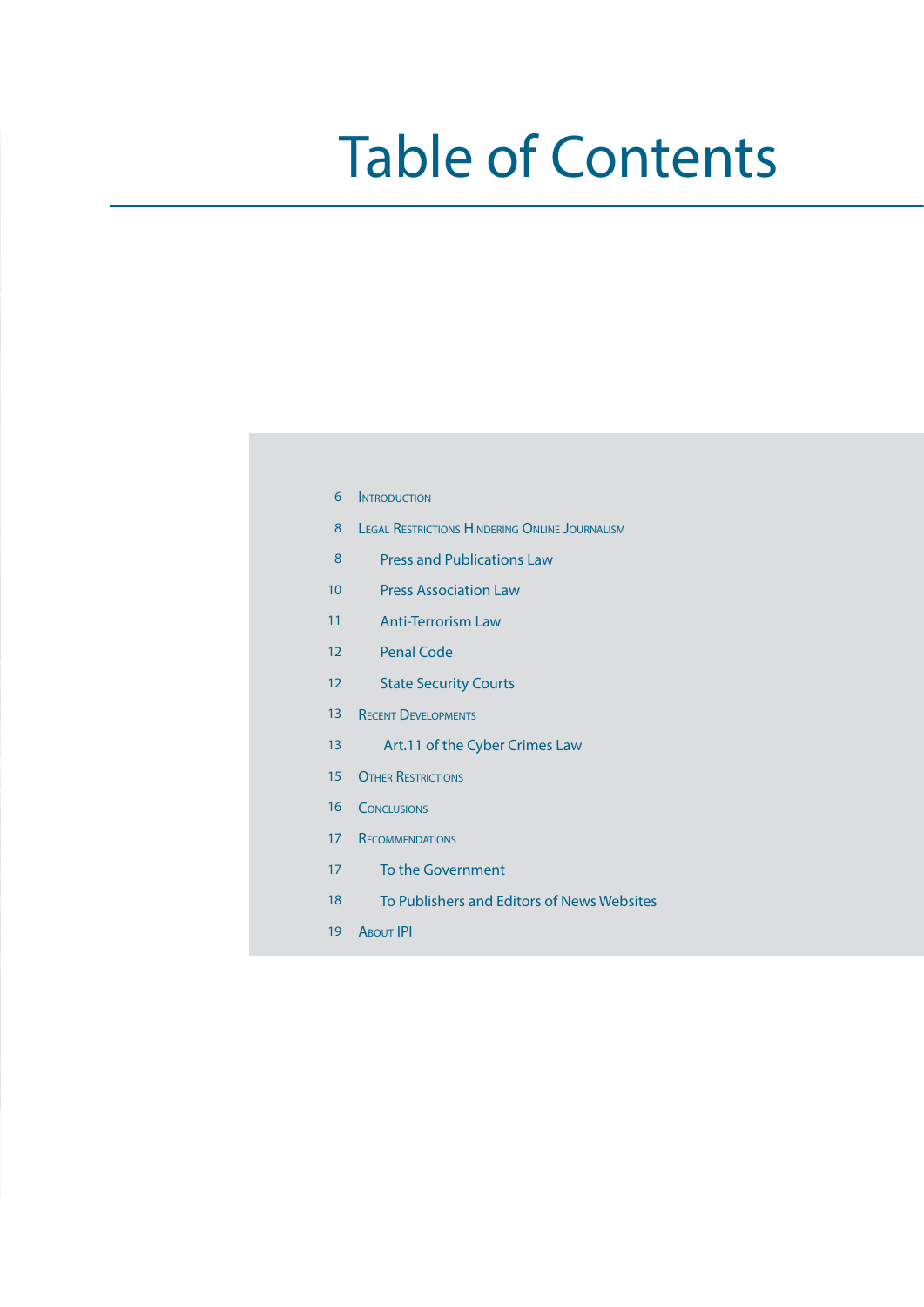The entrance to the headquarters of the Jordan Media Commission in Amman, where the delegates met with the head of the Commission, Dr. Amjad Al-Kadi, on May 20, 2015. Photo: IPI

#### **INTRODUCTION**

edia freedom in Jordan has, by all indications, decreased in recent years. This is particularly true in the online sphere, which was once seen as one of the few areas where journalists and activists could turn to freely express dissent.

In a May 2015 report by the Amman-based Center for Defending Freedom of Journalists (CDFJ), 95 percent of journalists surveyed said they censored themselves in 2014.<sup>1</sup> The number was an increase from previous years: 91 percent and 85 percent, respectively, in 2013 and 2012. These figures can be viewed as a result of recently enacted or proposed legal amendments that have had a direct impact on free expression online.

The vague wording of many laws, and particularly of a number of those amendments, has a direct impact on journalists' and activists' ability to report and speak freely on certain topics. According to the CDFJ report, some 90 percent of media workers said they were scared of criticising the country's king or members of the royal family, and 93 percent said they avoided covering issues related to the country's military.2

As noted by Richard Reid Hunt in "Moving Beyond Regulatory Mechanisms: A Typology of Internet Control Regimes", governments worldwide are developing two fundamental mechanisms to control the Internet.<sup>3</sup>

<sup>1</sup> Center for Defending Freedom of Journalists (2015), "Dead End, Media Freedom Status in Jordan 2014". Summary available at http://english.cdfj.org/cdfj-launches-its-2014-annual-report-on-media-freedom-status-in-jordan-deadend/

<sup>2</sup> Id.

<sup>3</sup> Hunt, Richard Reid, "Moving Beyond Regulatory Mechanisms: A Typology of Internet Control Regimes" (2014). Dissertations and Theses. Paper 1801. Available at http://pdxscholar.library.pdx.edu/open\_access\_etds/1801/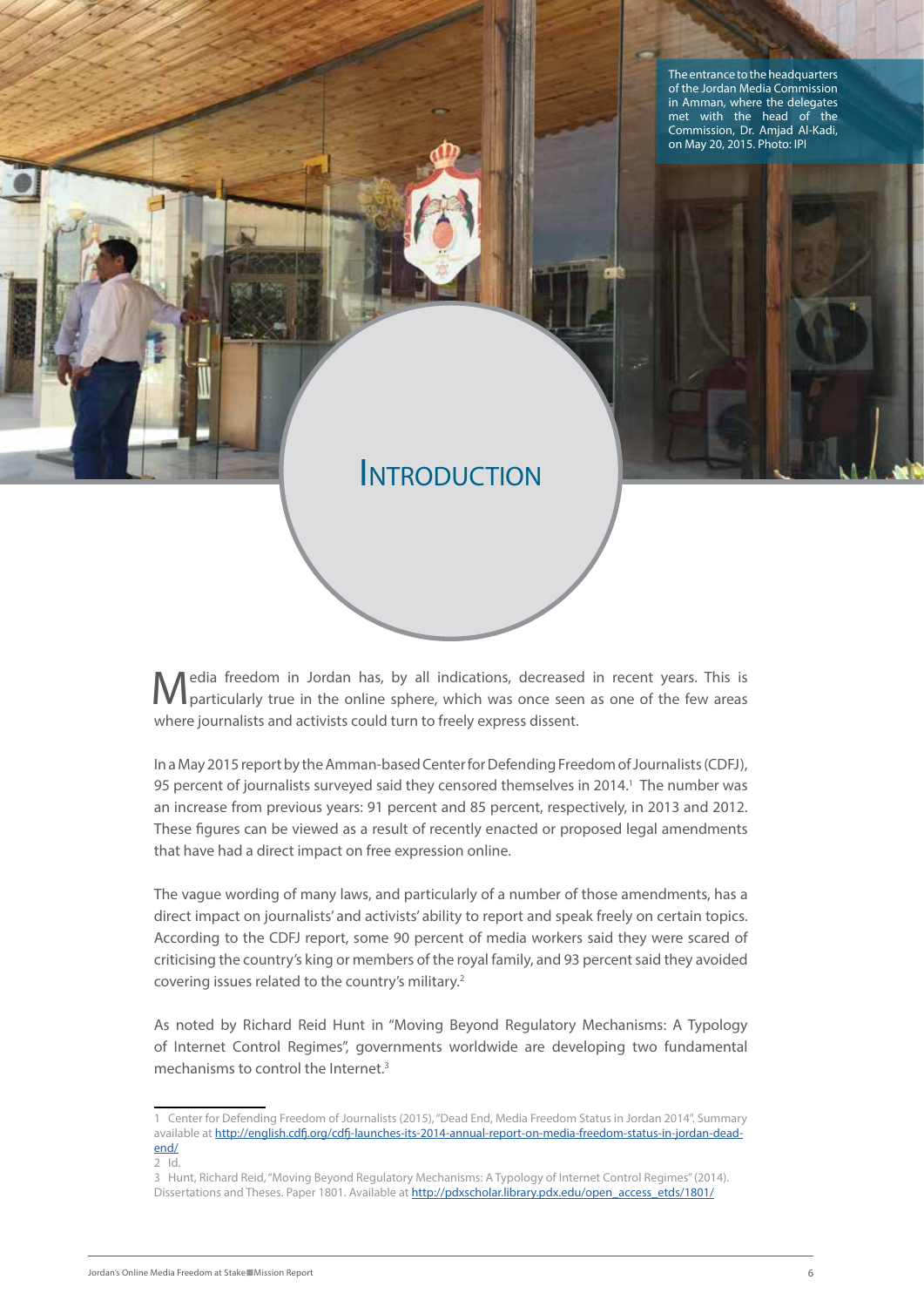Formal mechanisms consist of a set of national laws that aim at hampering media freedom through direct legal action against journalists.

Less-formalised control mechanisms include harassment and violence against journalists operating online, propaganda efforts to diminish their credibility, and technical attacks that hack social media accounts, deface websites or take down content critical of the government. Such actions are usually carried out by "Internet brigades", "trolls" or hackers – who in many cases are employed by or at least operating with financial support from governments – whose actions are difficult, and sometimes impossible, to trace back to those governments.

A delegation from the International Press Institute (IPI) visited Amman, Jordan from May 19 to 21, 2015 to examine media freedom in the country, particularly the threats that online journalism faces. The visit was mounted both to gather facts related to the development of IPI's On</the>Line project – which aims to promote digital safety and protect media freedom online – and to engage in advocacy in favour of media freedom.

While in Jordan, IPI representatives met with journalists, bloggers, digital media experts and activists to hear their thoughts on laws and developments impacting media freedom. They also met with the head of the country's Media Commission and members of Parliament to push for changes in the overall legislative framework regulating media.

The CDFJ report noted that some 51 percent of journalists in Jordan view this framework as a system which threatens freedom of the press.<sup>4</sup> IPI delegates urged authorities to relax or eliminate legislative provisions that hinder media freedom and free expression, particularly provisions related to a licensing scheme for news websites. Several recent events in Jordan and the region have deeply affected the country's political atmosphere, most notably the country's involvement in the fight against the Islamic State group and its participation in a Saudi-led coalition engaged in air strikes in Yemen.

Coupled with several legal and constitutional amendments approved by Jordan's Parliament, these developments have created a situation whereby journalists and others are afraid to speak openly about topics including:

- Terrorism and statements issued by terrorist groups authorities consider the dissemination of those statements or reports on them to be an act intended to spread terrorist groups' propaganda.
- Jordan's king, the royal court and members of the royal family; heads of state and members of the royal families of states allied with Jordan; and national religious or tribal leaders.
- Actions by the military and the intelligence services, particularly actions related to the fight against the Islamic State group and the ongoing campaign in Yemen.

Given the importance of these issues and the role of the online sphere as, effectively, one of the few standing outlets for free expression, IPI maintains that it is vital to take steps to safeguard media freedom and free expression online, as IPI's On</the>Line project seeks to do.

<sup>4</sup> See note 1, supra.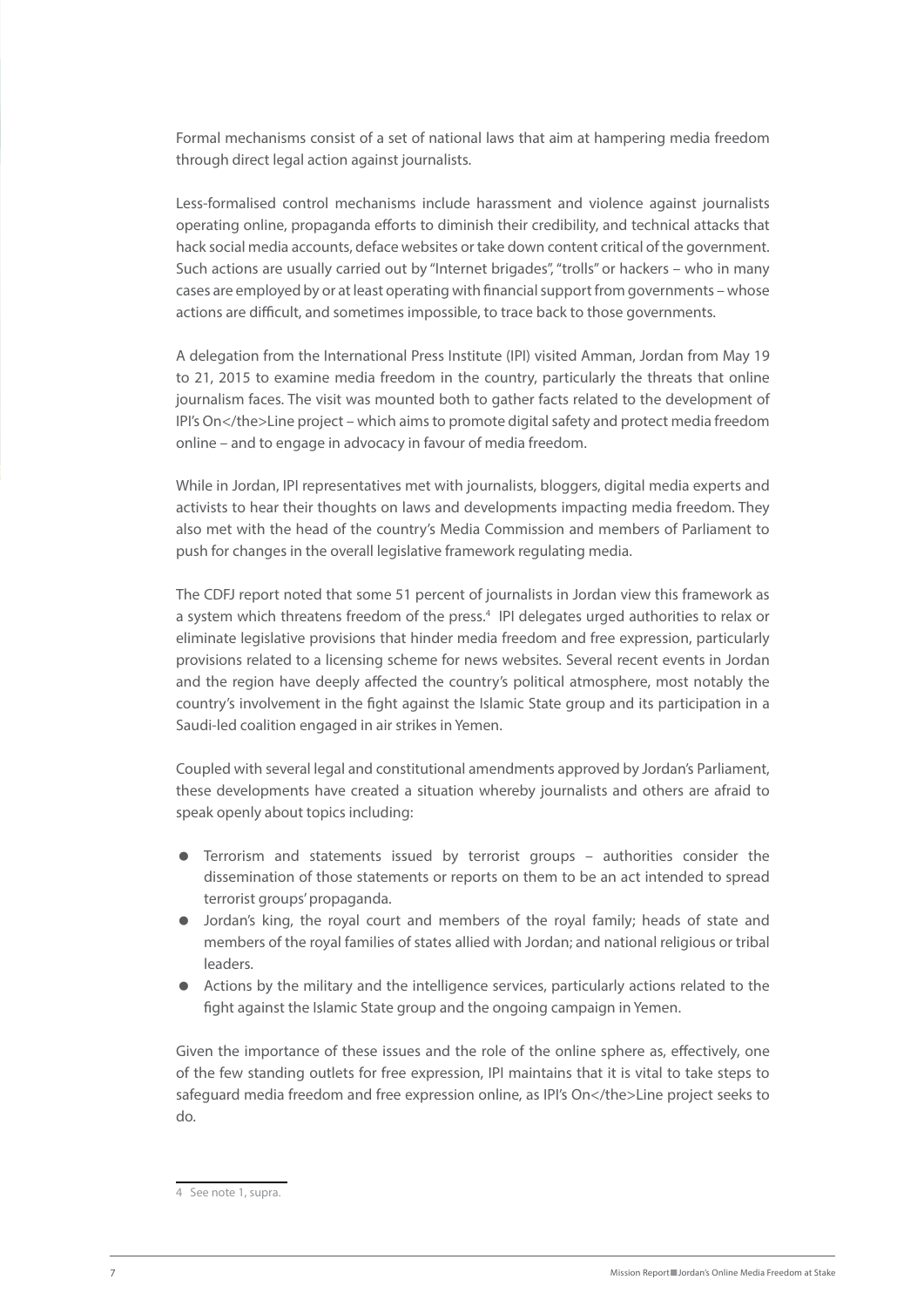façade of the Amman headquarters of the Jordan Media Commission on May 20, 2015. Photo: IPI

> Legal Restrictions **HINDERING** ONLINE JOURNALISM

#### Press and Publications Law

Traditional media – such as print, radio and television – has long been subject to government regulation, but online media was generally exempt from such regulation until 2011. In the preceding decade, Jordan's government undertook efforts to modernise electronic communications in the country.

This resulted in the implementation of a set of policies to position the country as the information and communications technology (ICT) hub for the Middle East. Many of those policies aimed at boosting investments in the ICT sector and increasing Internet penetration. By 2015, Jordan ranked 52nd in the World Economic Forum's Networks Readiness Index.<sup>5</sup>

The eruption of the Arab Spring in 2011 boosted the number of individuals in Jordan using social media platforms, specifically Facebook, and the increased Internet penetration rate led to a flourishing online environment in which news websites proliferated within a short period of time. As a result, by 2013, the number of Facebook users in Jordan increased from 2.6 million to 6.5 million, with some 400 news sites.<sup>6</sup>

Jordan's Online Media Freedom at Stake Mission Report 8

Media Commission

20

<sup>5</sup> World Economic Forum (2015), "Global Information Technology Report 2015; Network Readiness Index". Available at http://reports.weforum.org/global-information-technology-report-2015/network-readiness-index/ 6 7iber (forthcoming), "Mapping Faces of Digital Control in Jordan". Cited by 7iber (2015), "Enhancing Internet media Freedom in Jordan". Available at http://www.7iber.com/wp-content/uploads/2015/04/Enhancing-Internet-Media-Freedom-in-Jordan-Research-Project-FINAL.pdf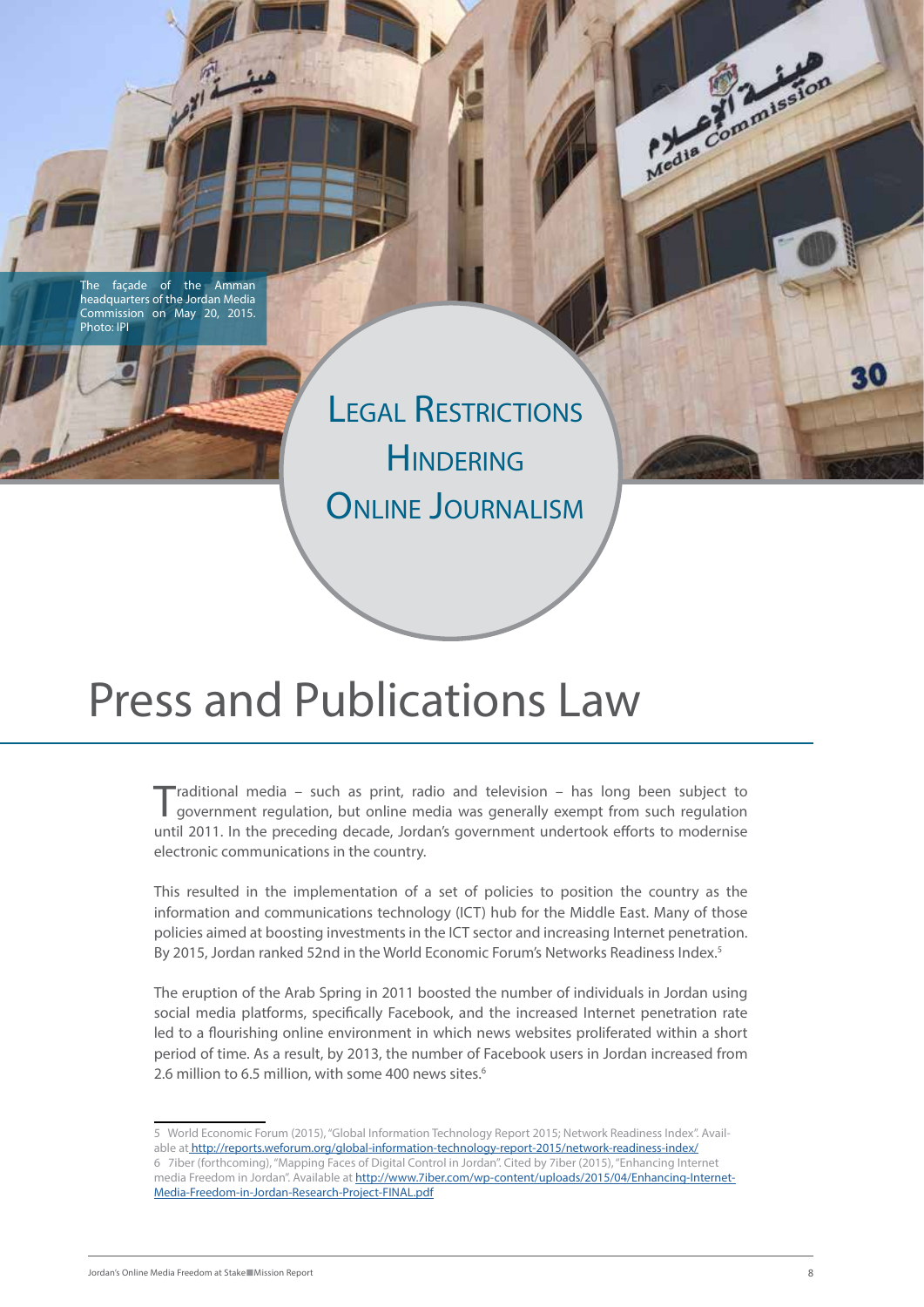The unregulated online sphere created a fertile environment for freedom of speech. But it also became a space for criminal acts and corruption. Some "news websites" were reportedly involved in alleged extortion or blackmail attempts in which public figures, as well as private companies and individuals, were targeted in smear campaigns or with the threat of publication of defamatory or embarrassing information.

According to the government narrative, such attacks led the administration to introduce measures aimed at regulating news websites. The move was also bolstered by calls for greater regulation of pornographic content online. In 2011, amendments to the current version of the Press and Publications Law (revised in 1998) officially adding news websites to the definition of press publications were approved.

> Officials pledged during those meetings – and during the U.N. Human Rights Council's Universal Periodic Review when it examined Jordan's human rights situation in late 2013 – to consider moving toward a system that would require registration, rather than licensing.

In 2012, Jordan's Parliament passed amendments to Arts. 48 and 49 extending requirements governing print media to electronic news sites, specifically mandating<sup>7</sup> that:

- Jordanian-based news websites must employ a full-time editor-in-chief who has been a member of the Jordan Press Association for at least four years.
- All Internet news websites must obtain a licence from the Press and Publications Department, a division of the Prime Ministry.
- Editors and writers assume legal responsibility for an article's content and for comments posted by readers, insofar as the law considers comments on a news article to be part of that article  $8$

The following year, shortly after IPI held its 2013 World Congress and General Assembly in Amman, Jordan's Media Commission – the key regulator of online media – blocked hundreds of websites for failing to comply with the law's requirements. As of March 2014, that number stood at more than 300 websites. Courts declined to allow media outlets to challenge the licensing scheme and by May 2015, most news websites had acceded to the requirements in order to continue operating.

<sup>7</sup> IPI (2014), "Report: Press Freedom in Jordan, amending the licensing law for news websites". Available at http:// www.freemedia.at/fileadmin/resources/application/JORDAN\_REPORT\_FINAL.pdf

<sup>8</sup> The specific provisions of the Press and Publications Law regulating online media offer more-flexible registration requirements for specialised websites, as noted in 7iber's 2015 report, "Enhancing Internet media Freedom in Jordan". See note 5, supra.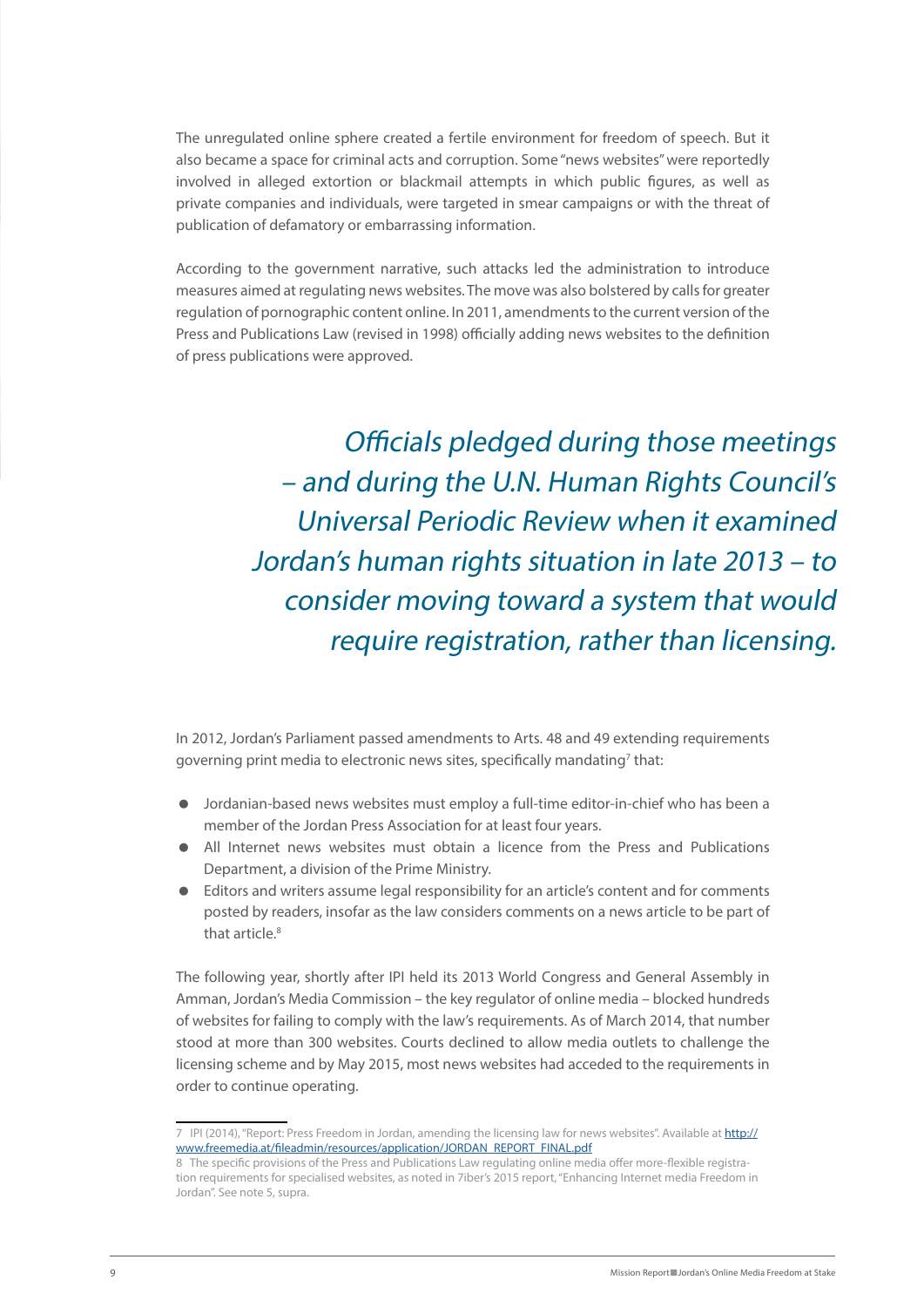IPI raised concerns about the licensing scheme during visits with Jordanian government officials in 2013 and 2014. Officials pledged during those meetings – and during the U.N. Human Rights Council's Universal Periodic Review when it examined Jordan's human rights situation in late 2013 – to consider moving toward a system that would require registration, rather than licensing, so that those who felt victimised by improper conduct could seek remedies under existing civil law.

However, no steps in that direction were taken, and IPI again objected to the licensing scheme during the 2015 visit to Amman. In response, the head of Jordan's Media Commission, Dr. Amjad Al-Kadi, told delegates from IPI and the CDFJ that he was open to swapping the licensing scheme for a registration system and that he hoped a public discussion – including input from local online news sites, and local and international NGOs – could be held in October or November 2015, around the time that Parliament was expected to return to session.

Other MPs with whom IPI delegates met expressed support for such a move, including Dr. Zakaria Al-Sheikh, the head of Parliament's National Guidance Committee; Jamil Nimri, the Committee's media member; and opposition MP Dr. Rula Al-Hroob. Nonetheless, at the time of publication of this report, IPI is not aware that steps have been taken to initiate such a discussion.

#### Press Association Law

The Jordan Press Association (JPA) is an official professional association created in 1953<br>which operates pursuant to the Press Association Law. The law stipulates that only JPA members can be considered journalists eligible for a number of rights and protections, including<sup>9</sup>:

- The right to access information public institutions are obliged by law to provide information requested by a JPA member within a specific period of time, which varies depending on the nature of the request.
- The right to legal assistance in the event that a journalist is summoned to court to face accusations related to a charge of defamation.

The law was amended in recent years to allow online and broadcast journalists to join the JPA. But the association's bylaws still restrict membership to journalists who are part of "news" departments. Journalists who report on politics or current affairs, for example, cannot join. The association also differentiates between "specialised" and "news" websites, with journalists working for the former being barred from joining the JPA.

Many observers with whom the delegation spoke complained that the JPA sometimes dragged its heels in terms of allowing new members to join. Some also alleged that journalists who criticise the government have been excluded from JPA membership.

Under Jordanian law, individuals may only join one association. For example, an individual who has joined the association representing pharmacists may not join the JPA in the event

<sup>9</sup> Ibid.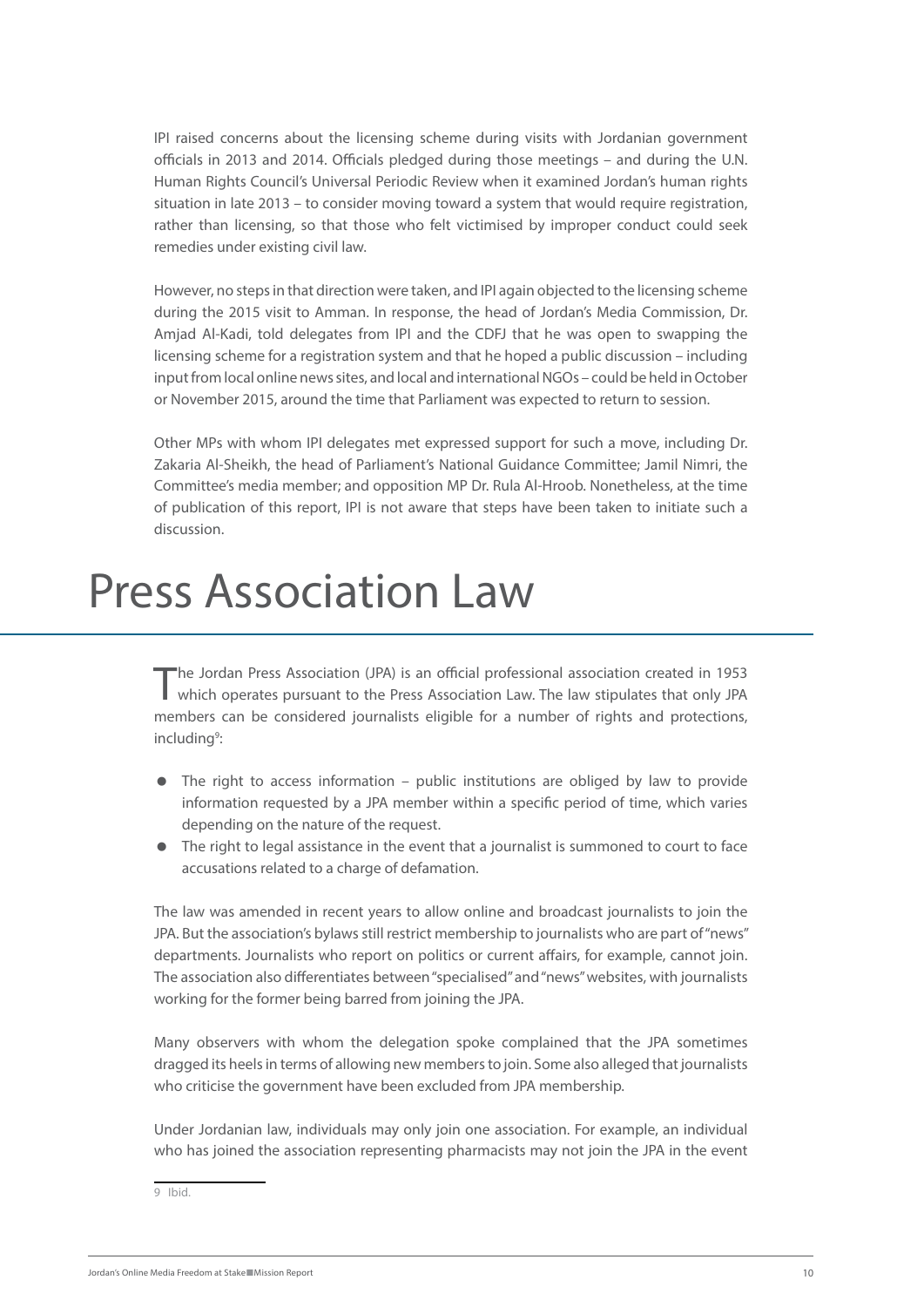he or she opts to engage in journalism. Moreover, Jordan allows only one association to represent journalists. Despite initial moves in 2011 toward allowing the free formation of associations and unions, forming a competing association in a field in which one association already exists remains prohibited.

### Anti-Terrorism Law

Jordan's Anti-Terrorism Law (2006) criminalises any expression of support for terrorism or what may be deemed to be a terrorist act. Under amendments to the law approved by ordan's Anti-Terrorism Law (2006) criminalises any expression of support for terrorism or Parliament in May 2014 an act of terrorism is identified as:

"[U]se of information systems, or the information network, or any other publishing or media tool, or establishment of a website to facilitate the conduct of terrorist acts or support terrorist groups, or an organization or a charity that performs acts of terrorism or markets its ideas or funds it, or conducts any acts that subject Jordanians or their property to acts of hostility or reprisals."

> The amendments do not specifically define what kind of act may be considered to constitute "supporting" a terrorist act. Nor they do clearly define a "terrorist act", broadly indicating that this is "any act that damages the environment or disrupt public life".

The amendments do not specifically define what kind of act may be considered to constitute "supporting" a terrorist act. Nor they do clearly define a "terrorist act", broadly indicating that this is "any act that damages the environment or disrupt public life".

Observers with whom the delegation spoke noted that the 2014 changes to the Anti-Terrorism Law extended its coverage to include a number of non-violent offences, including using information networks to support, promote, or fund terrorism.<sup>10</sup> The changes also made it an offence to harm Jordan's relations with a foreign country, mirroring an offence already present in Art. 118 of the country's Penal Code.<sup>11</sup>

Jordanian media freedom advocates said that reporting on terrorism has become particularly risky following the murder of Jordanian pilot Moaz al-Kasasbeh, whose burning death at

<sup>10</sup> Freedom House (2015). "Freedom in the World 2015: Jordan". Available at https://freedomhouse.org/report/ freedom-world/2015/jordan#.VZgqRkbyTcQ

<sup>11</sup> Al Jazeera (Feb. 3, 2015), "ISIL video purports to show Jordanian pilot's killing". Available at http://www.aljazeera.com/news/middleeast/2015/02/isil-releases-video-showing-killing-jordanian-pilot-150203163349915.html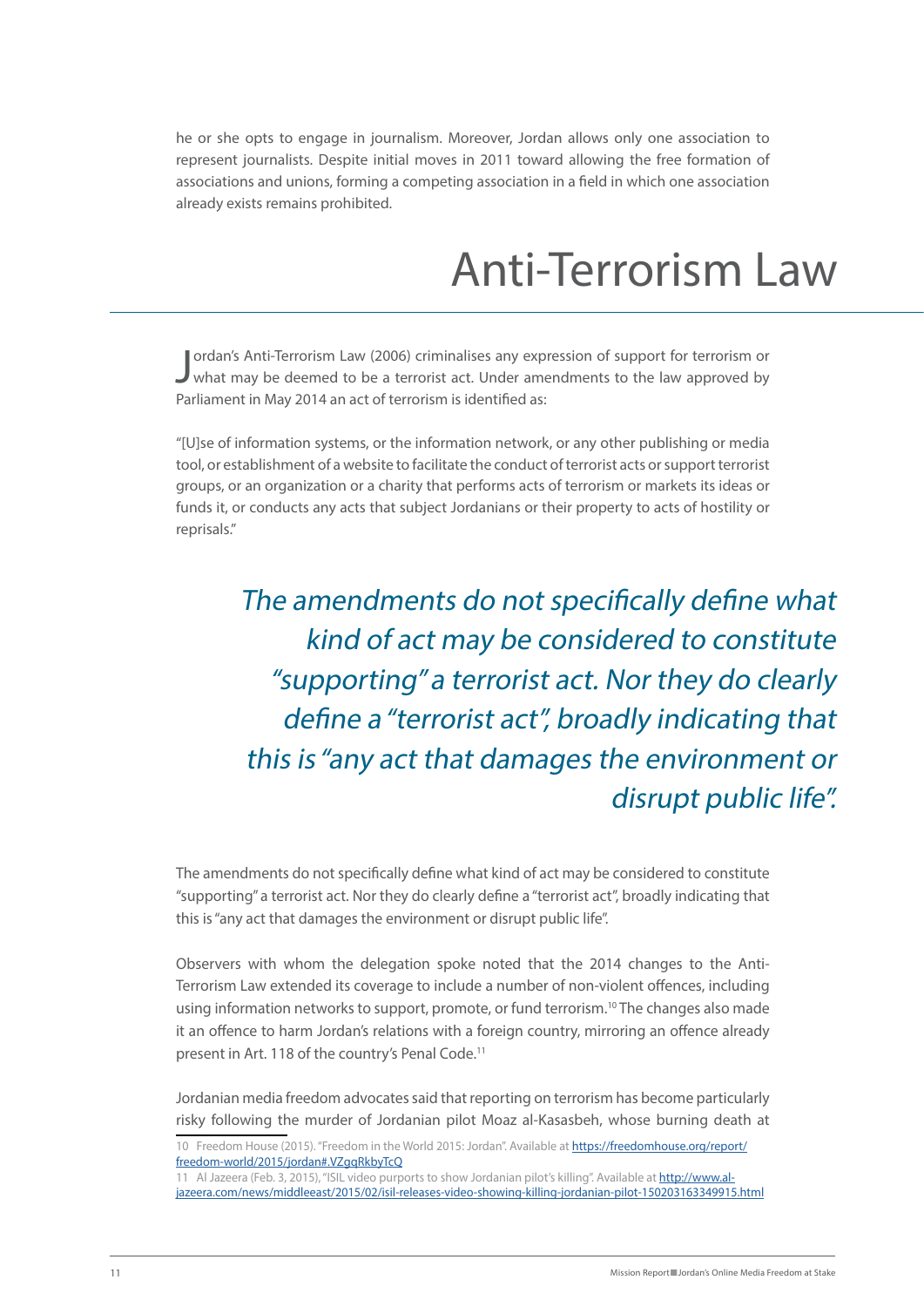the hands of Islamic State group militants was depicted in a video released on Feb. 3, 2015. Following Kasasbeh's death, observers reported to IPI, the military issued circulars to media outlets prohibiting them from publishing statements by the Islamic State group or quotes from interviews with members of the group.

Similarly, in recent years the head of the Media Commission reportedly directed media outlets that they were prohibited from writing about the military without permission from the military.

#### Penal Code

Jordan's Penal Code contains provisions that make it difficult to criticise government<br>Jofficials or state institutions, members of the royal family of Jordan or neighbouring ordan's Penal Code contains provisions that make it difficult to criticise government countries, and religion. The Code contains both lèse-majesté and criminal defamation and insult provisions, including protections for non-persons such as government institutions, symbols and religions.<sup>12</sup>

As noted above, it also provides a five-year prison term for "performing actions, writings or speeches without government authorization, resulting in exposing the Kingdom to the threat of aggression, undermining its relations with a foreign state or exposing Jordanians to retaliation directed against them and assets thereof."

Further, the Penal Code in Art. 150 also contemplates penalties of six months to three years imprisonment and a fine of up to 50 dinars for "[a]ny writing or speech or action intended, or leading, to incite sectarian or racial hatred or encourage conflict between religions or different components of the nation".

## State Security Courts

Prior to the 2014 changes to the Anti-Terrorism Law, Jordan made changes to limit the intervals in the military state state is a set of the military state state is a set of the military state state is a set of the military jurisdiction of the military State Security Court to cases of treason, espionage and terrorism, drug-related crimes and currency counterfeiting. The changes also sought to ensure that in all other cases civilians would only be tried before a civilian court.

Nevertheless, some observers cited several instances in which cases against journalists were brought before the Court. Moreover, they noted that prosecutions of journalists often went unresolved. Journalists were arrested and charges were brought with wide publicity, observers said, causing a chilling effect on journalism in general. However those cases often never moved forward and instead ultimately disappeared.

<sup>12</sup> Human Rights Watch (2012). "Jordan: A Move to Censor Online Expression". Available at http://www.hrw.org/ news/2012/09/10/jordan-move-censor-online-expression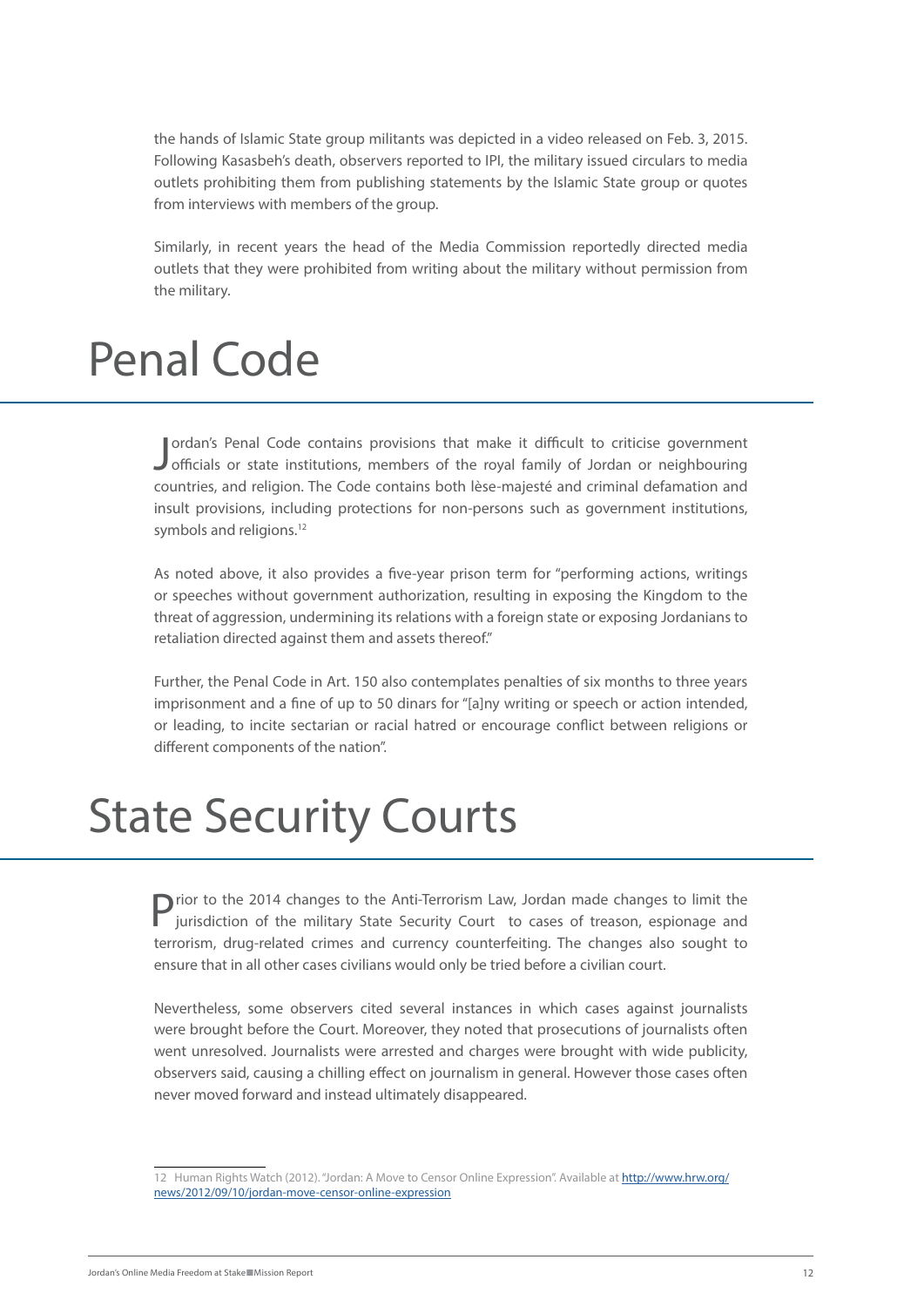

#### RECENT DEVELOPMENTS

# Art. 11 of the Cyber Crimes Law

Following the May 2015 mission, Jordan's Cyber Crimes Law was amended on June 1 in a move to punish slander or insult on news websites with imprisonment, a change widely criticised as a step backwards for media freedom. A conviction for slander or insult normally carries a potential prison term under Jordan's Code of Criminal Procedure. However, when such an accusation is raised against a journalist whose activities are regulated by the Press and Publications Law, the accusation is dealt with under provisions of that Law, which allows for civil penalties such as fines, but prohibits imprisonment.

That changed in June with the addition of a new Art. 11 to the Cyber Crimes Law. It contemplates at least three months imprisonment and a fine of 100 to 2,000 Jordanian dinars [€132 to €2,640] for "[a]nyone who sends or resends or publishes statements or information purposefully by way of the Internet or a website or any other information platform that includes slander vilifying or contempt of another person".

When the Press and Publications Law was amended in 2012 to require licensing of news websites, Jordan's government sought to mollify critics by noting that websites that complied with the law would enjoy its protection against imprisonment. The question therefore arose following the addition of the new Art. 11 to the Cyber Crimes Law whether journalists working in the online sphere continued to enjoy that protection or whether Art. 11 stripped it from them.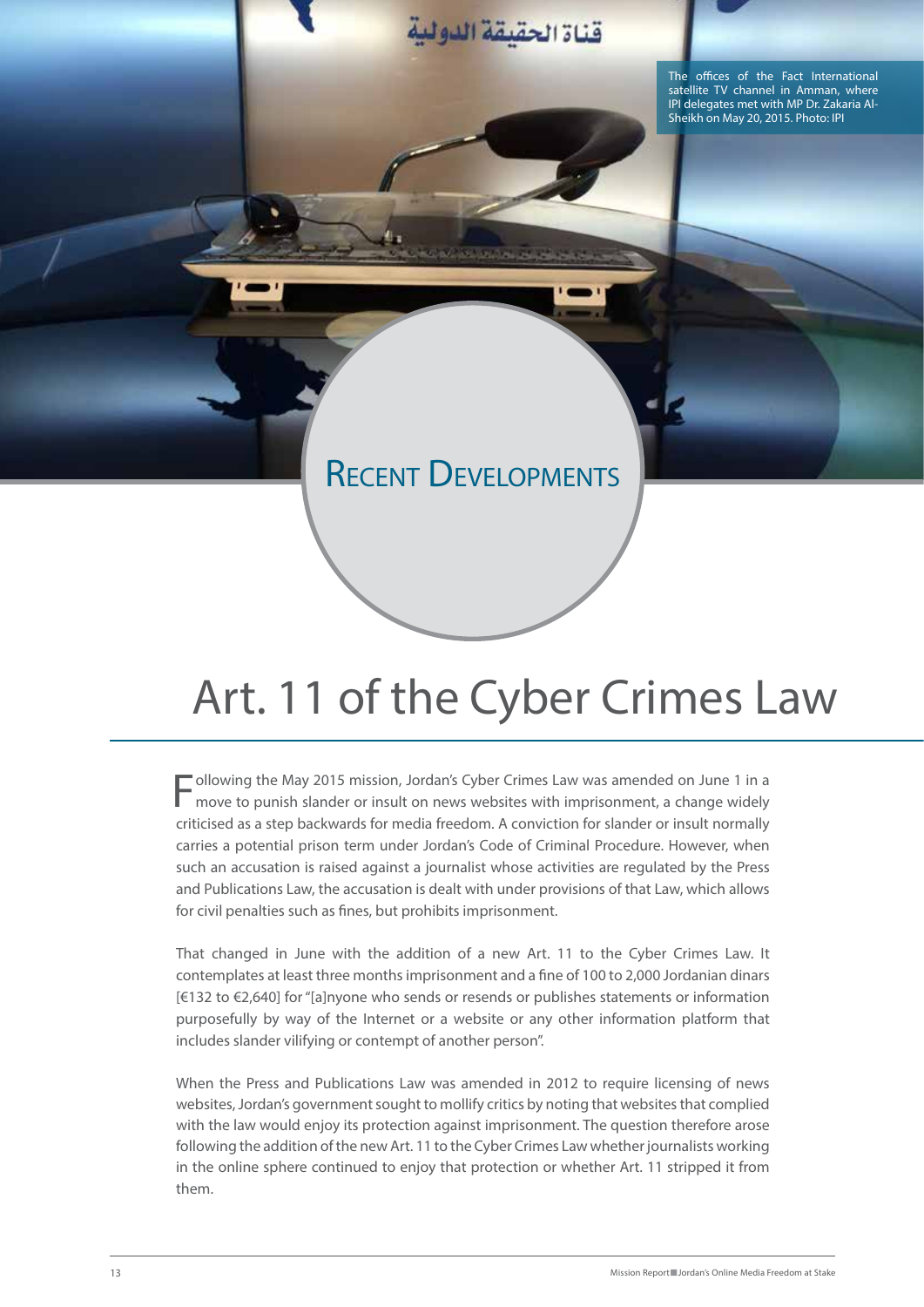Prime Minister Abdullah Ensour put that question to a Special Tribunal for Interpretation of Laws, which responded on Oct. 19<sup>13</sup> that Art. 11 of the Cyber Crimes Law was controlling and that journalists could indeed face prison sentences under its terms. Noting that the Cyber Crimes Law was "a special law pertaining to crimes committed under the provisions of [the Press and Publications Law]", the Tribunal explained:

"Since legal principles deem the intent of committing a criminal act a crime punishable by law, thereby requiring the correct understanding of the text adopted to define this crime, and since the Cyber Crimes Law is a special law which revisits certain rules pertaining to crimes of libel and slander, this law therefore is applicable upon it pursuant to Article 11 of the law and with the guidance of Article 2/57 of the Penal Code which stipulates that if a general description and a particular description is applicable to an act, the particular description for the same should be adopted.

"Based on aforesaid deliberations, we decide that crimes of libel and slander committed under Article 11 of the Cyber Crimes law through electronic websites and social media platforms shall be dealt with the application of the aforementioned Article of the law and Article 114 of the Code of Criminal Procedure and not Articles 42 and 45 of the Press and Publications Law."

Media freedom organisations, news websites and journalists blasted the interpretation. Nidal Mansour, executive director of the Amman-based Center for Defending Freedom of Journalists (CDFJ), said in a statement: "The decision... did not take into consideration Article 42 of the Press and Publications Law which clearly says: 'Notwithstanding the provisions of any other law' meaning that it confines the trial of journalists to the Press and Publications Law which is a special law passed for this very purpose."

The Jordan Press Association (JPA) also protested the decision. JPA President Tareq Momani called it "a setback in the history of media in Jordan", adding: "We reject the detention of journalists in cases of publications and we will take all legal measures to prevent it." Momani pledged to push to rescind the decision and said the JPA would take the matter to Jordan's Constitutional Court if necessary.

However, on Oct. 20, some 24 hours after the Tribunal's decision was released, Jordan's attorney general ordered the detention of Osama Al Ramini<sup>14</sup>, owner and chief editor of the Al Balad news website, over the website's publication of an article that authorities reportedly alleged<sup>15</sup> was "non-objective" and "full of slander". The nature of the offending article was not immediately clear, but some local sources reported that the article led to a case against Ramini by an investor while others said it prompted a complaint by a local education department.

Despite criticism from across the country, the new Art. 11 was again invoked on Nov. 3. According to local media16, Amman Prosecutor General Rami Tarawneh sought the detention of Al Haqiqah TV presenter Tareq Abu Ragheb for having made "abusive" and "provocative" remarks against a religion that could promote hatred and threaten co-existence in the country.

<sup>13</sup> International Coalition for Freedoms and Rights (Nov. 11, 2015), "Decision in Jordan Allows Journalists' Detention". Available at http://www.icfr.info/en/?p=3927

<sup>14</sup> The World Post (Nov. 5, 2015), "Return to Detaining Journalists in Jordan". Available at http://linkis.com/huffingtonpost.com/bB7Qj

<sup>15</sup> The Jordan Times (Oct. 20, 2015), "Al Balad website's chief editor detained for 'violating e-crimes law'". Available at http://www.jordantimes.com/news/local/al-balad-website%E2%80%99s-chief-editor-detained-violatinge-crimes-law%E2%80%99

<sup>16</sup> The Jordan Times (Nov. 3, 2015), "TV presenter detained 'over Facebook post'". Available at http://www.jordantimes.com/news/local/tv-presenter-detained-over-facebook-post%E2%80%99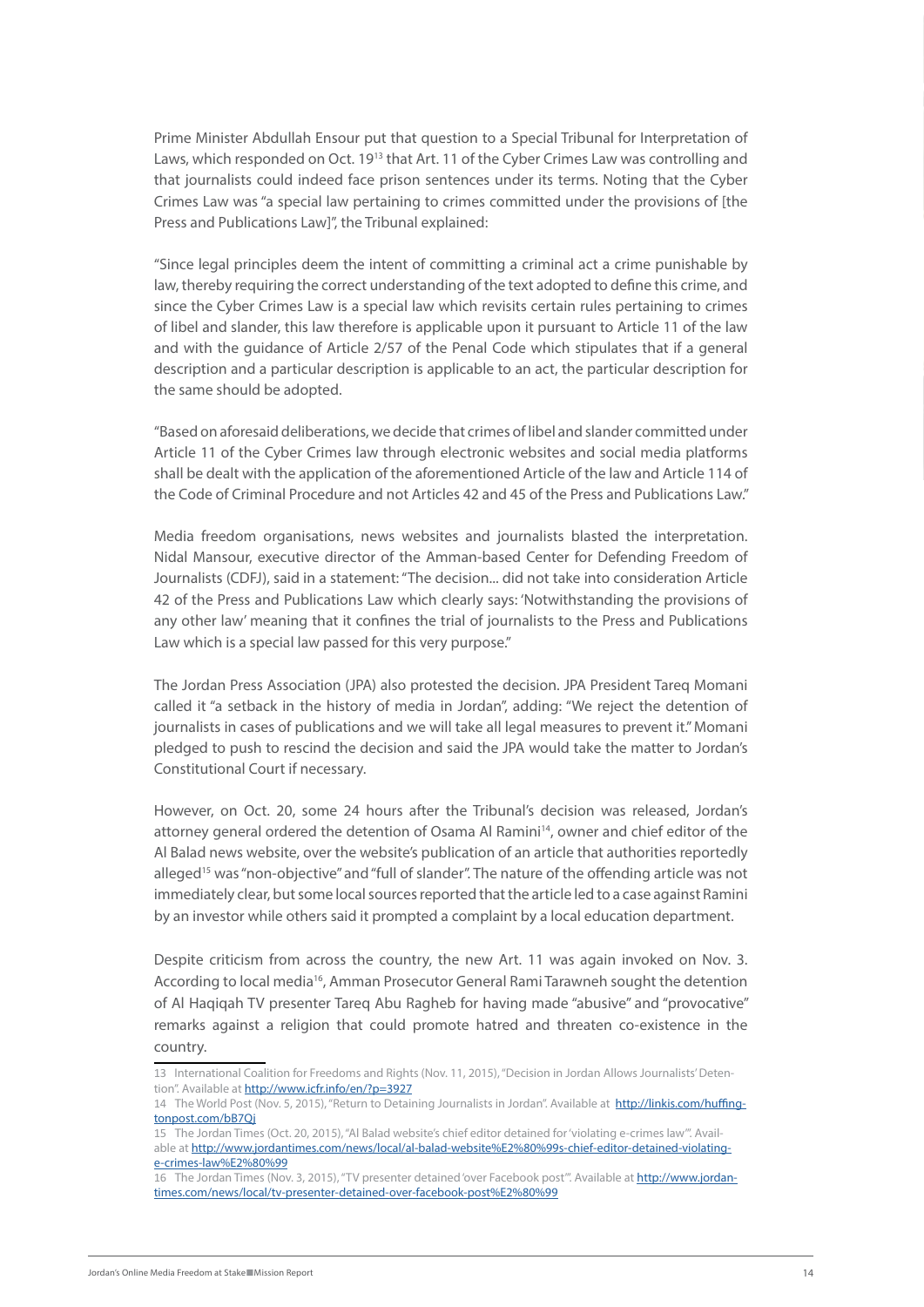

As described by Hunt, informal or indirect control mechanisms take place at arms' length from government, political parties, terrorist groups and drug-related criminal groups. In many cases, they consist of brigades of "trolls" who post propaganda or other material defaming journalists and bloggers in an aim to diminish their credibility.

Other efforts take the form of violent threats on social media, which usually leads to selfcensorship, and the orchestration of coordinated attacks that seek to deny access to content published online.

During the course of IPI's visit to Jordan, delegates were able to collect several accounts from journalists who were themselves victims or who knew online journalists, bloggers or social media activists who had been the targets of smear campaigns or violent threats, or who had been victims of blackmail attempts.

Currently, there is no systematic research on this topic in Jordan at the date of this publication. As a result, this is one of the main objectives of IPI's On</the>Line project.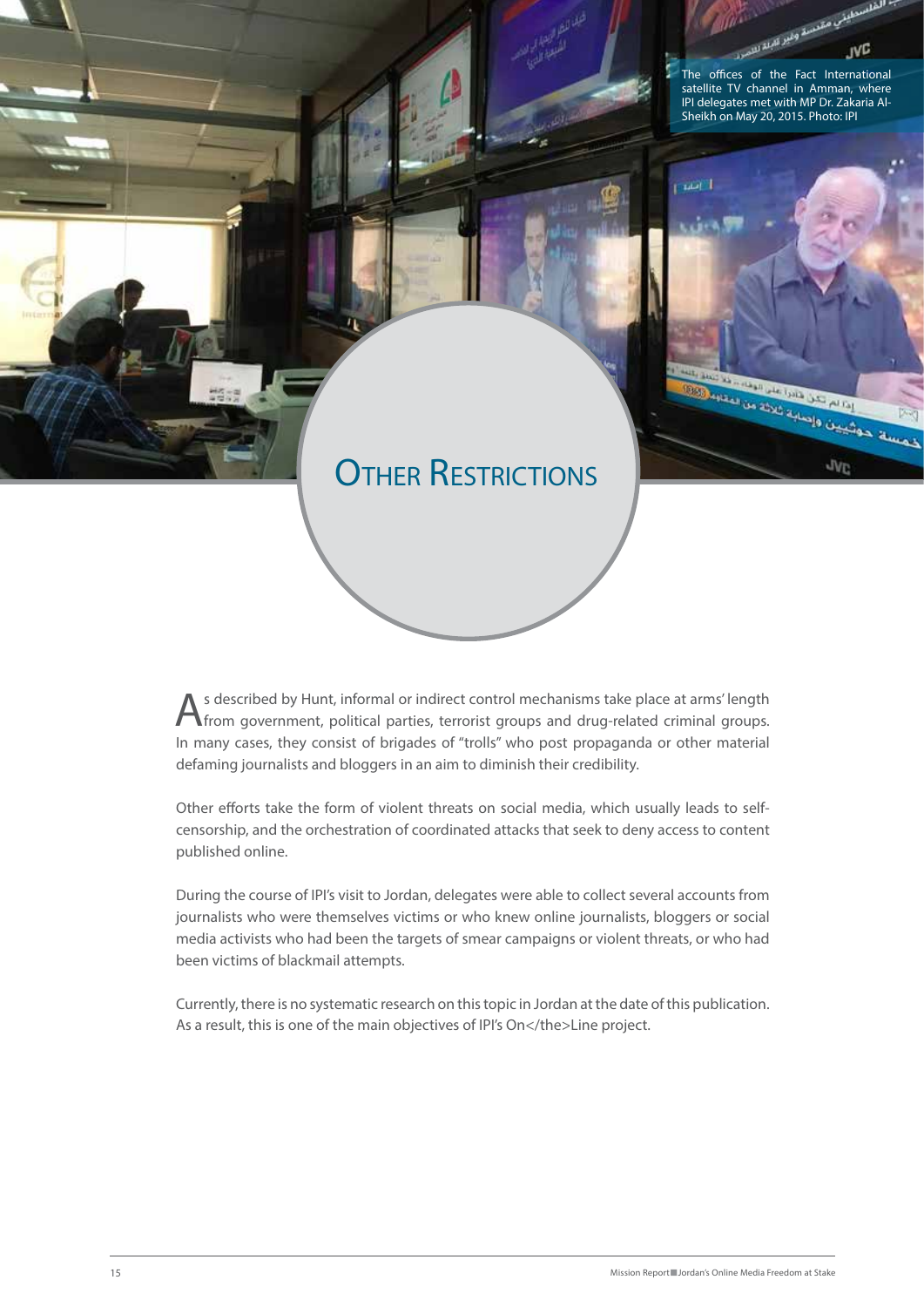The façade of Jordan's Parliament buliding in Amman, where an IPI delegation met with MP Dr. Rula Al-Hroob to talk about the main challenges online media faces in the country. May 21, 2015. Photo: IPI



مملس

والنواب

**STATE SERVICE STATES INCOME.** 

Jordan's government should remove the news website licensing scheme and push forward<br>a registration system. As part of the 2013 Universal Periodic Review of Jordan by the ordan's government should remove the news website licensing scheme and push forward U.N. Human Rights Council in Geneva, the country's government committed to review the Press and Publications Law and amend regulations governing online media to fully ensure protection of the right to freedom of expression.

IPI welcomed officials' expressions of support for a process starting this fall whereby a multistakeholder public discussion on that process will be held. However, this commitment needs to be followed by concrete action. Given officials' previous promises, IPI stresses the need to push officials to uphold this commitment and to subject it, as well as future pledges, to scrutiny until concrete action takes place. Jordan is also a signatory to several legally binding international treaties protecting media freedoms. They include the International Covenant on Civil and Political Rights (ICCPR), which was integrated into Jordanian national legislation on June 16, 2006. The ICCPR binds every state to respect the rights it recognises, including the right to freedom of expression and opinion set forth in Art. 19.

The ICCPR allows specific restrictions to fundamental rights as long as they are specifically codified in law and are necessary to protect the reputation of others, national security, public order, public health and morals, etc. However, the vague nature of the wording of many of Jordan's laws impacting freedom of speech online – such as the definition of "terror act" or "insult" – as well as the steep penalties that they often carry, including the possibility of imprisonment introduced by the ammended Cyber Crimes Act, have a chilling effect on the online media community.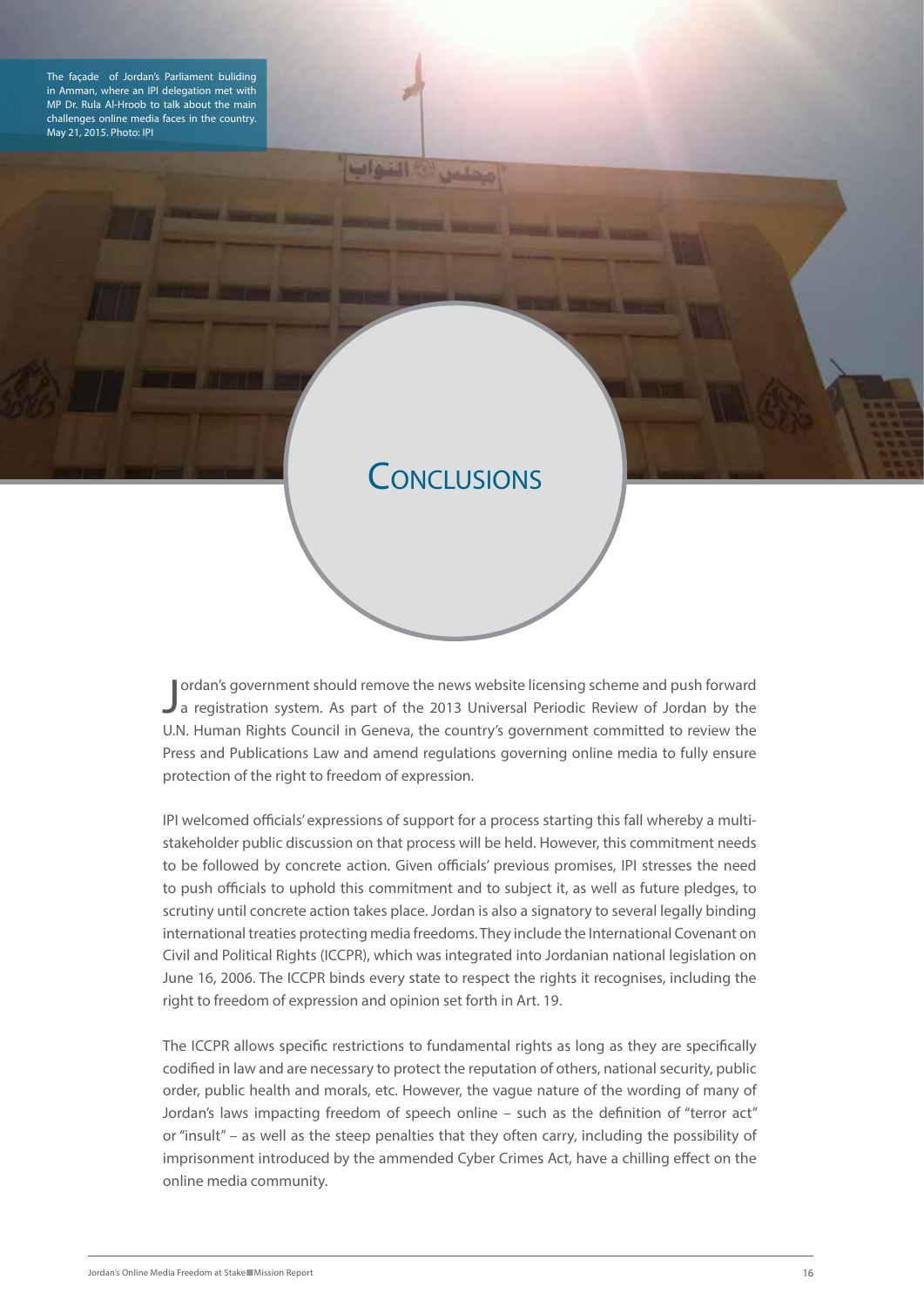

Members of an IPI/CDFJ delegation with the head of Jordan's Media Commission, Dr. Amjad Al-Kadi, in Amman on May 20, 2015. From (l) to (r), IPI Director of Advocacy and Communications Steven M. Ellis, IPI Executive Board Member Daoud Kuttab, CDFJ Executive President Nidal Mansour, Al-Kadi and IPI Digital Media Coordinator Javier Luque. Photo: IPI

**RECOMMENDATIONS** 

## To the Government

- Take immediate steps to reform Art. 11 of the Cyber Crimes Law to ensure that accusations of defamation or insult against journalists regulated by the Press and Publications Law are addressed under that law, and that journalists are not stripped of its explicit protection against imprisonment merely by virtue of the fact that they operate online.
- Repeal provisions of the Press and Publications Law that mandate the licensing of all news websites and, instead, adopt a simple registration scheme that would allow those who allege that they have been victimised by improper conduct to take steps to seek remedies under existing civil law.
- Similarly, repeal provisions of the Press and Publications Law requiring that the editor-inchief of any news website must be a member of the Jordan Press Association for at least four years and ensure that owners/operators of websites – rather than the government – are allowed to determine who is to act as editor-in-chief of those websites.
- Further, repeal provisions of the Press and Publications Law imposing liability on both the writer and the editor for comments posted in the comments sections of respective articles. This provision has led many news website editors to remove comments sections entirely in order to avoid legal liability, chilling freedom of expression.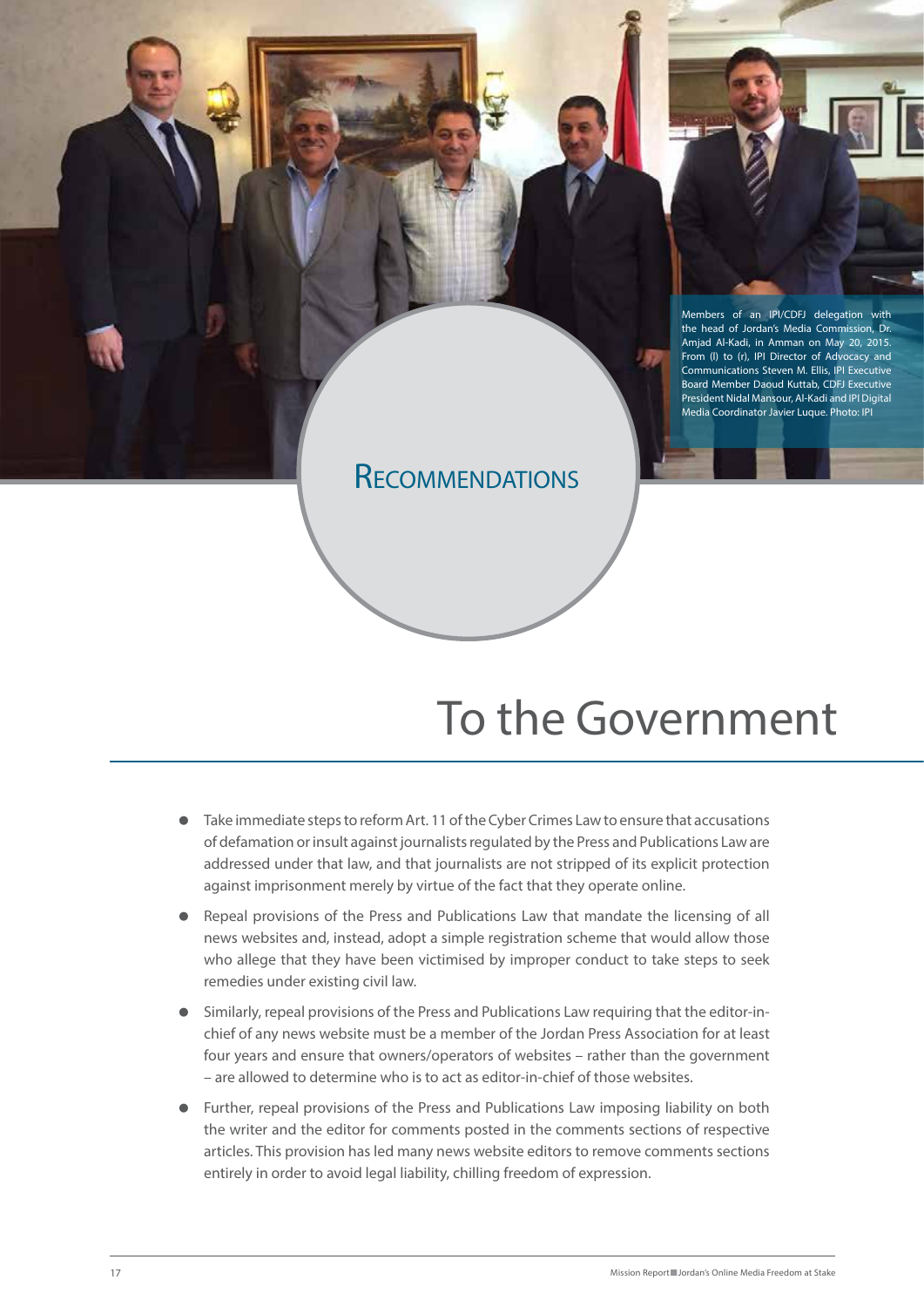- Develop a progressive regulatory framework from a multi-stakeholder perspective including media watchdogs, Internet Service Providers, and both online and traditional media – as part of the overall process of moving to a registration scheme for news websites.
- Reform the Jordan Press Association law to allow association membership by journalists operating in the online sphere, including those who report for news sections and those who write or report for specialised online magazines. Moreover, draft new regulations to allow journalists to form alternative unions or associations to represent them.
- Ensure that terms such "terror act", "terrorism" and "insult" are clearly and narrowly defined in the Anti-Terrorism Law and in other laws in order to ensure that journalists have the freedom to report on national security and that the right of legitimate dissent is not restrained. Further, ensure that any such laws balance the duty of political powers to ensure safety while also protecting the public's right to be informed about political dissent and threats to national security.
- Ensure that all laws, including laws on insult or defamation, that inhibit criticism of government officials or state institutions, members of the royal family of Jordan or neighbouring countries, the military or religion are reformed to comply with international standards on free expression, particularly the growing international consensus that prison is not an appropriate sanction. Further, ensure that such offences are addressed under civil, rather than criminal, law.
- Repeal provisions of anti-terror law that allow journalists to be tried in a military court, such as the State Security Court.
- Publicly affirm support for the fundamental human rights of free expression and media freedom, and for the vital role they play in any healthy democracy, by publicly calling on everyone in Jordan to refrain from intimidation or harassment of journalists or others who exercise the right to free expression. Moreover, end all support, financial or otherwise, for Internet sites, columnists or other voices who engage in such conduct.
- Promote digital safety and the use of encryption tools to protect the safety of journalists and the anonymity of journalists' sources and consumers of online media in order to encourage the free flow of information.

# To the Editors of News Websites

- Establish self-regulatory mechanisms including a complaints process and non-statutory penalties, and an independent ombudsman to critique news coverage. As the Internet is global in scope, the complaints process should be open to those living outside Jordan as well as within. Additionally, work to develop a code of ethics for online journalism.
- Cooperate with traditional media and media organisations in Jordan to improve professionalism across platforms, and to provide a united front against governmentimposed restrictions on press freedom and access to information.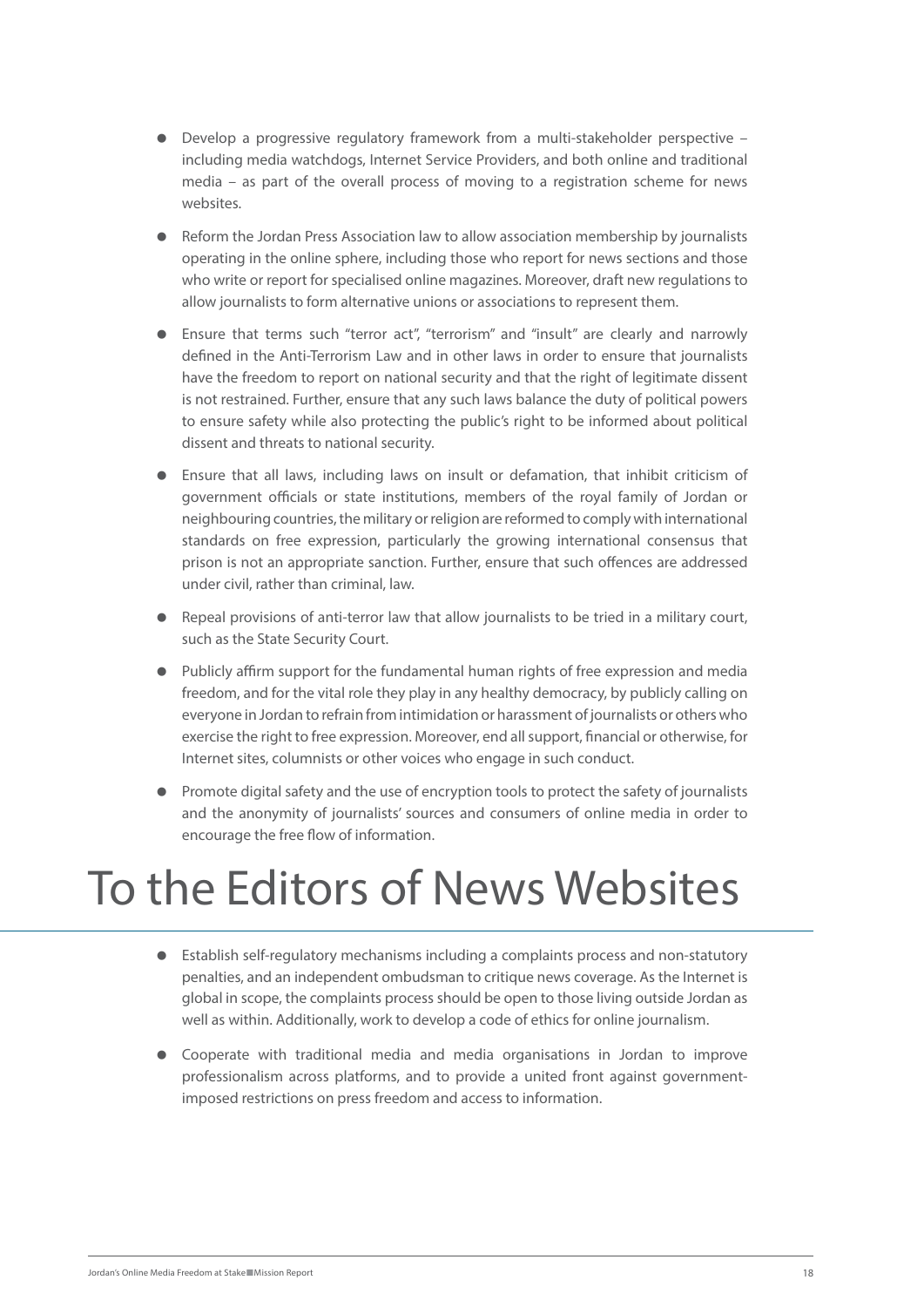# About IPI

IPI: Protecting Press Freedom for 65 years

The International Press Institute (IPI), the world's oldest global press freedom advocacy organisation, is a world-wide network of editors, media executives and leading journalists dedicated to furthering and safeguarding press freedom, promoting the free flow of news and information, and improving the practices of journalism. Based in Vienna, IPI is a politically neutral organisation and holds consultative status before a number of intergovernmental bodies.

Contact details:

International Press Institute Spiegelgasse 2 A-1010 Vienna, Austria Tel: +43 1 512 90 11 Fax: + 43 1 512 90 14 Email: ipi@freemedia.at